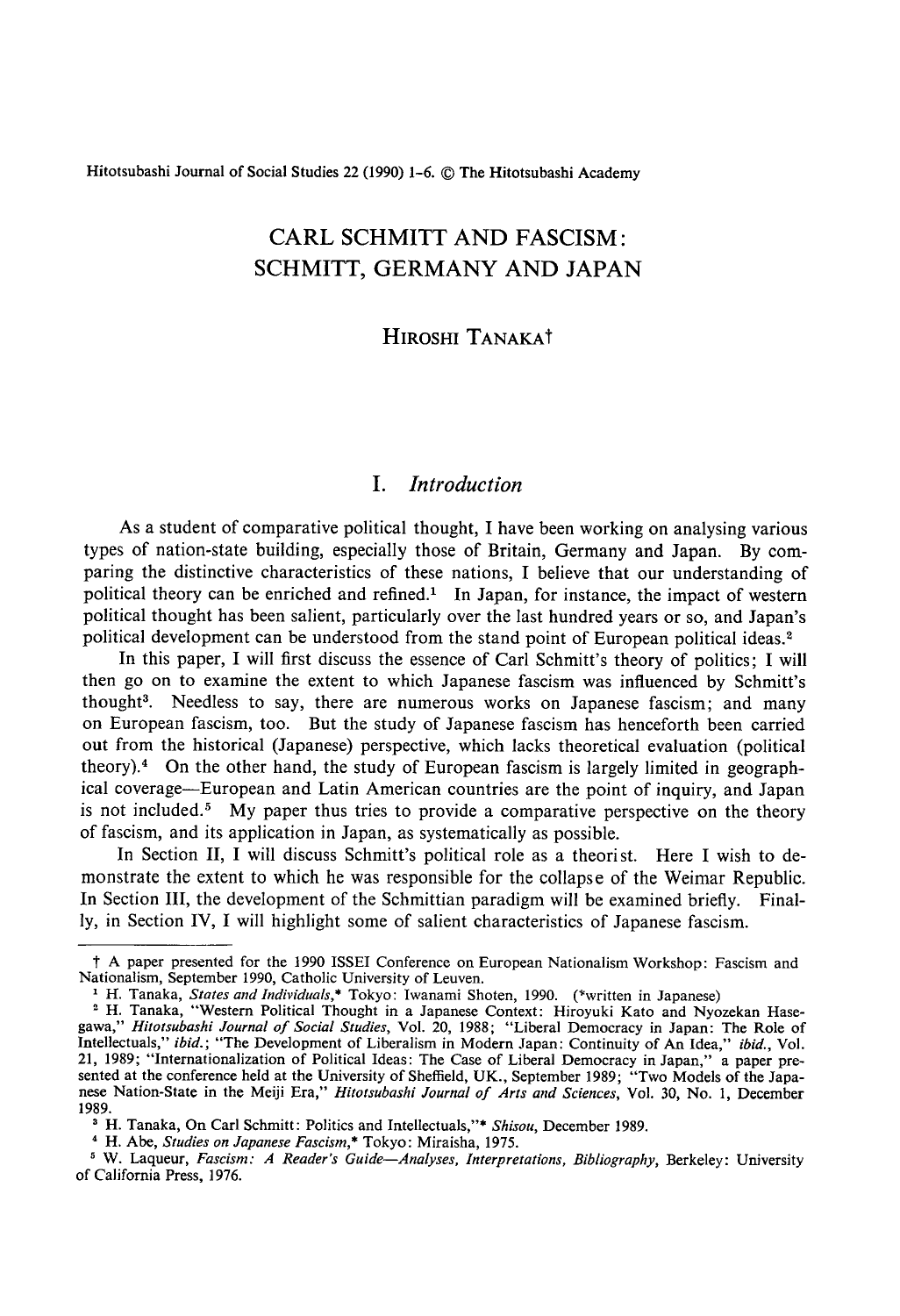### II. Schmitt and His Political Role

Reecntly, J.B. Bendersky has put forward the thesis that Schmitt was a man of democracy and not responsible for the rise of German fascism in the 1920s and 1930s. In support of this thesis, Bendersky points out that until the Nazi seizure of power in 1933, Schmitt criticized Hitler's party and supported the Weimar Republic. Thus Schmitt was not a supporter of fascism and Hitler.<sup>6</sup>

This conclusion cannot be accepted. To my mind, Schmitt definitely shares responsibility for the collapse of the Republic. However, as a student of political theory, we should not neglect Schmitt as a minor appendix in western political thought. Rather, no matter how responsible he was for the rise of German fascism, we must pay serious attention to his original, and sometimes insightful, ideas on our modern states and politics. I think his works published in the 1920s and 1930s are, in this sense, useful for our study.

Let me elaborate on the relationships between Schmitt and the Nazi in order to identify his political role, which I would suggest was negative. First of all, he was an ideological spokesman for the conservative ruling class. He and the conservative class were in favour of a 'strong Germany' and did not evaluate the Weimar polity positively. The reason was simple-the new Republic was not strong enough to implement modernization of the economy and society. In this sense, democracy was not necessarily the best choice for the conservative ruling class. Another option, socialism, was rejected out of hand. The third option, Nazism, appeared fanatic and extreme; still, it was better than socialism and communism. Here can be found an alliance between the ruling conservative class and the Nazi party-the party was less harmful than the socialists. Schmitt was, in this context, a theorist who could justify the new alliance and Hitler's seizure of power in Germany. How was this alliance discussed and elaborated by Schmitt?

### III. Schmitt and His Attack on Western Liberal Democracy

Schmitt observed the nature of the Weimar Republic, and gradually elaborated his unique theory of the states. What he intended was essentially two things-one was the destruction of theories and systems of western democracy or the Republic's polity itself. On the other hand, once a western-style democracy has been eliminated an alternative polity has to be considered. He was, in this sense, anxious to establish a strong presidential system which would control German politics effectively and more powerfully than before. While these two aspects of his thought, namely the destruction of western liberalism and the establishment of a powerful presidency, were not treated equally in his work, it is clear that this dual concern was consistent. The point can be made by reviewing some of Schmitt's books one by one.

Politische Romantik (1919)<sup>7</sup> Romanticism, which considered to be a distinctive feature

<sup>&</sup>lt;sup>6</sup> J.W. Bendersky, Carl Schmitt: Theorist for the Reich, Princeton: Princeton University Press, 1983.

<sup>&#</sup>x27; Politische Romantik, Dunker & Humblot, 1919.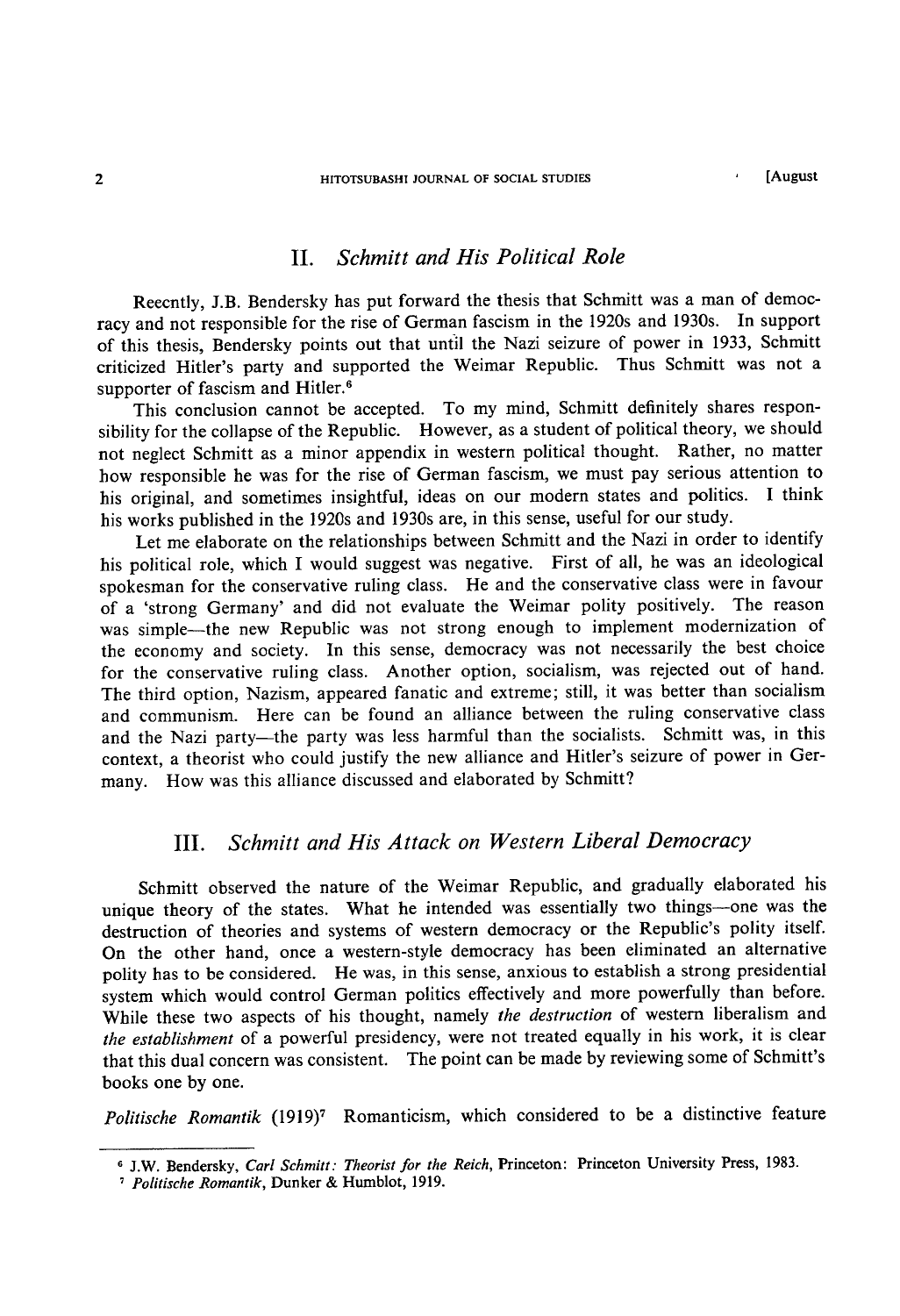# 1990] CARL SCHMITT AND FASCISM 3

of the German way of thinking, was criticized by Schmitt in this work. A similar critical view was presented by Ernst Troeltsch as well, but ideological implication was different. Troeltsch rejected Romanticism for its excessive ethno-centrism and German "particularlism." This type of (nationalistic) Romanticism was seen to make German citizens unconscious of universal principles such as democracy. Thus the idea of Romanticism was regarded as an obstacle to democracy.

Schmitt saw the same idea negatively, but his ideological perspective was just opposite: first Romanticism was the idea of the German bourgeoise: second, Romanticism was so unstable and unreliable that the bourgeoise could not control and hold down the rising working class population. In order to stabilize German politics, therefore the concept of Romanticism had to be rejected.

Die Diktatur (1921)<sup>8</sup> This work is an historical analysis of dictatorships and the relations between liberty and dictatorship. Many British political theorists considered the two to be contradictory and impossible to realize in a single political system. On the contrary, Schmitt suggests that the two are not contradictory; if a democratic regime cannot sustain its system, then dictatorship can be introduced. This is acceptable when there is a crisis situation as the dictatorship can provide "temporary management." While Schmitt did not directly attack democratic ideas, he does seem to imply the possibility of a dictatorship when a democratic system is unworkable.

Parlamentarismus  $(1923)^9$  His next target was parliamentary government. By identifying certain problems of a modern parliament, he emphasized that non-democratic nature of the legislative branch. Parliament is supposed to be a forum to discuss major issues and make laws for the sake of the voters; but, in practice, it is controlled by a handful of politicians, business elites, military leaders, and some senior civil servants. Consequently, parliament itself turns out to be a ceremonial institution that simply approves what is de. cided by the ruling elites. Parliament's original mandate, as a forum of the elected representatives, is no longer valid.

Reichspräsidenten (1924)<sup>10</sup> In this book, Schmitt insisted that his theory of dictatorship could be applied to the Weimar Republic-according to the Weimar constitution (article 48, section 2), when a crisis or exceptional condition exist, a German president can employ his unlimited powers as required. This includes control of the armed forces and suspension of basic human rights-namely, the establishment of a presidential dictatorship in Germany. While his analysis was not much appreciated by his fellow scholars, his idea became true when Hitler's regime was installed on the nation.

Politischen  $(1927)^{11}$  The nature of Schmittian politics was clearly presented in this book: the task of politics, he argued, was to distinguish between enemy and friend, and the enemy has to be completely destroyed. Schmitt seems to imply the enemy-freind dichotomy more or less abstractly. In later became apparent, however, that parliamentary government and

<sup>8</sup> Die Diktatur, Dunker & Humblot, 1921.

<sup>&</sup>quot; Die geistesgeschichtliche Lage des heutigen Parlamentarismus, Dunker & Humblot, 1923.

<sup>&</sup>lt;sup>10</sup> Die Diktatur des Reichspräsidenten, 1924.

<sup>&</sup>lt;sup>11</sup> Der Begriff des Politischen, Dunker & Humblot, 1927.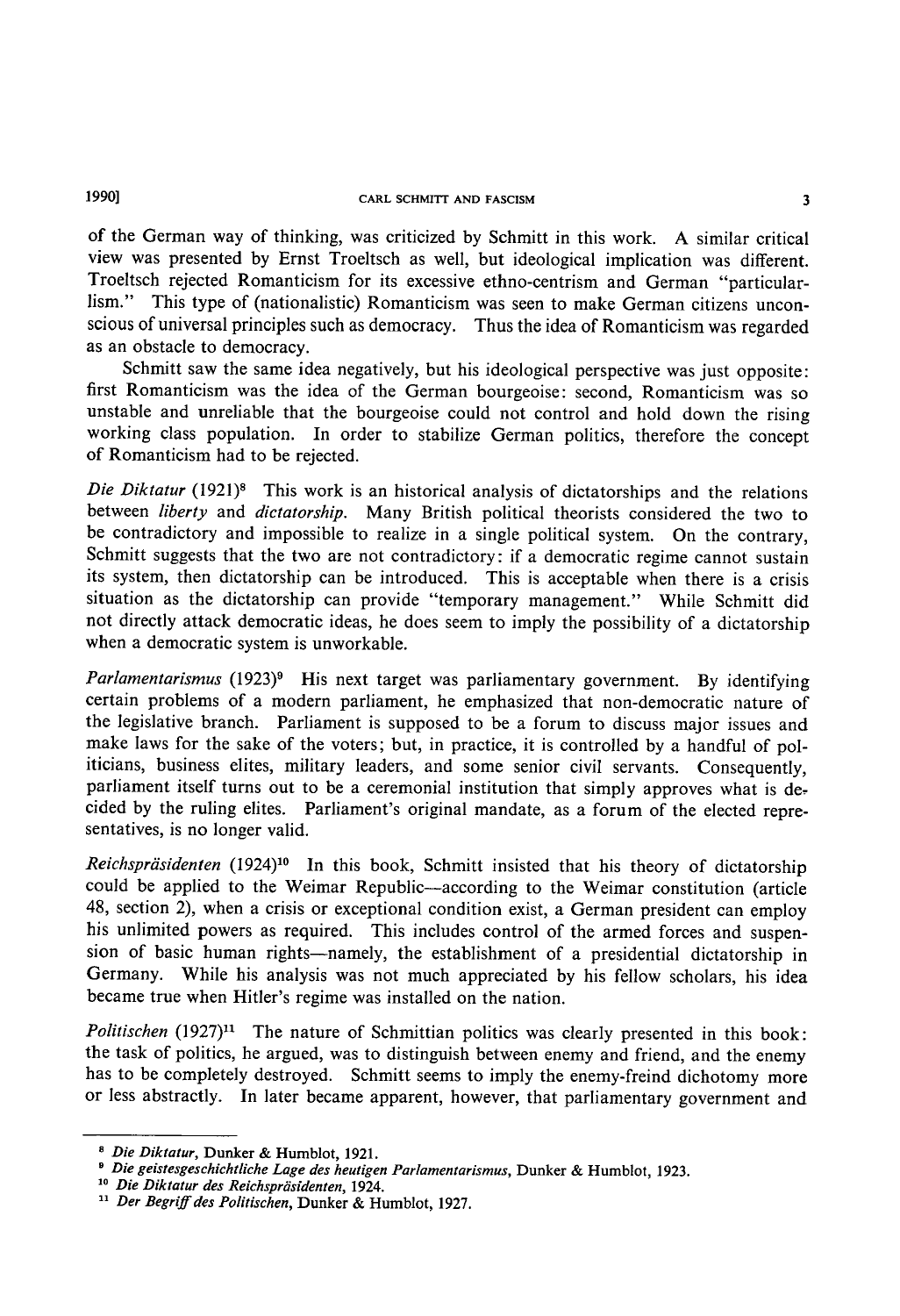#### 4 HrroTSUBASHI JOURNAL OF SOCIAL STUDIES [August

both the socialist and communist parties were the main target of his attack. In his 1922 work (Politische Theologie), he defined as sovereign the one able to make decisions in a crisis situation; the president can thus be identified as the sovereign. Furthermore, in 1933, he openly insisted that Hitler was the sovereign of the German State, and thus empowered to decide who was the enemy and destroy it; it was the sovereign who can make decisions in a rapidly changing environment.

Verfassungslehre (1928)<sup>12</sup> This book is not merely a textbook on constitutional law. Rather its main goal was to de-democratize the Weimar constitution. As an expert on constitution, Schmitt affirmed that the Weimar constitution had to be protected and assured. But, at the same time, he suggested that each section of that constitution could be easily amended including sections on basic human rights. For Schmitt, so long as such an amendment follows an ordinary rule for amendment procedures, then it can be done without difficulty. This implies that while a constitution can be the basis of democracy, the basic rights of the citizens can be eliminated by simply following procedures ; in this sense, one may no longer call this nation democratic at all. A similar view was presented in his 1929 work. In Germany, a gardian of the constitution ought to be a president, and this president ought to be more powerful than any branch of the government; executive, legislative and judicial br anches.

Legalität  $(1932)^{13}$  Finally, in this work, Schmitt declared that the Weimar constitution was no longer valid. The political situation of the early 1930's was chaotic-both the Nazi and communist parties became the two dominant forces in the parliament, yet any compromises between the two was nearly imposslble. In addition, the two parties clearly indicated that they did not trust any government installed in the Weimar Republic.

Having observed this crisis situation. Schmitt concluded that a parliamentary government could not exist in this nation, for the theory of majority rule was not effective at all. In other words, the legitimacy of the Republic was lost in this context. The only way to save Germany was to have a powerful presidency that could manage German politics more or less systematically. The ordinary citizens need only appreciate the president and simply follow what he dictates without hesitation. As we know, this president was replaced by A. Hitler and a fascist regime was established in Germany. On January 30, 1933, the German ruling class and the Nazi party formed an alliance, and Hitler became one of the powerful leaders of Germany. And two months later, on March 24, Hitler enacted the law entilted "the Enabling Act." This law made Hitler a paramount leader concentrating all powers of the German State in his hand. Schmitt accepted this law and supported Hitler's action immediately.

It is my belief that Schmitt was not a theorist of Nazi regime, but his two main concerns-destruction of Western liberalism and the establishment of a centralized presidency -directly lead to the collapse of the Weimar Republic and consequently justified the rise of Hitler's policy on a theoretical level. In this context, we should pay attention to how Schmitt's theory was constructed: further his ways of reasoning and justification have to be carefully observed. A complete negation of the Schmittian paradigm as well as un-

<sup>&</sup>lt;sup>12</sup> Verfassupgslehre, Dunker & Humblot, 1928.

<sup>&</sup>lt;sup>13</sup> Legälitat und Legitimität, Dunker & Humblot, 1932.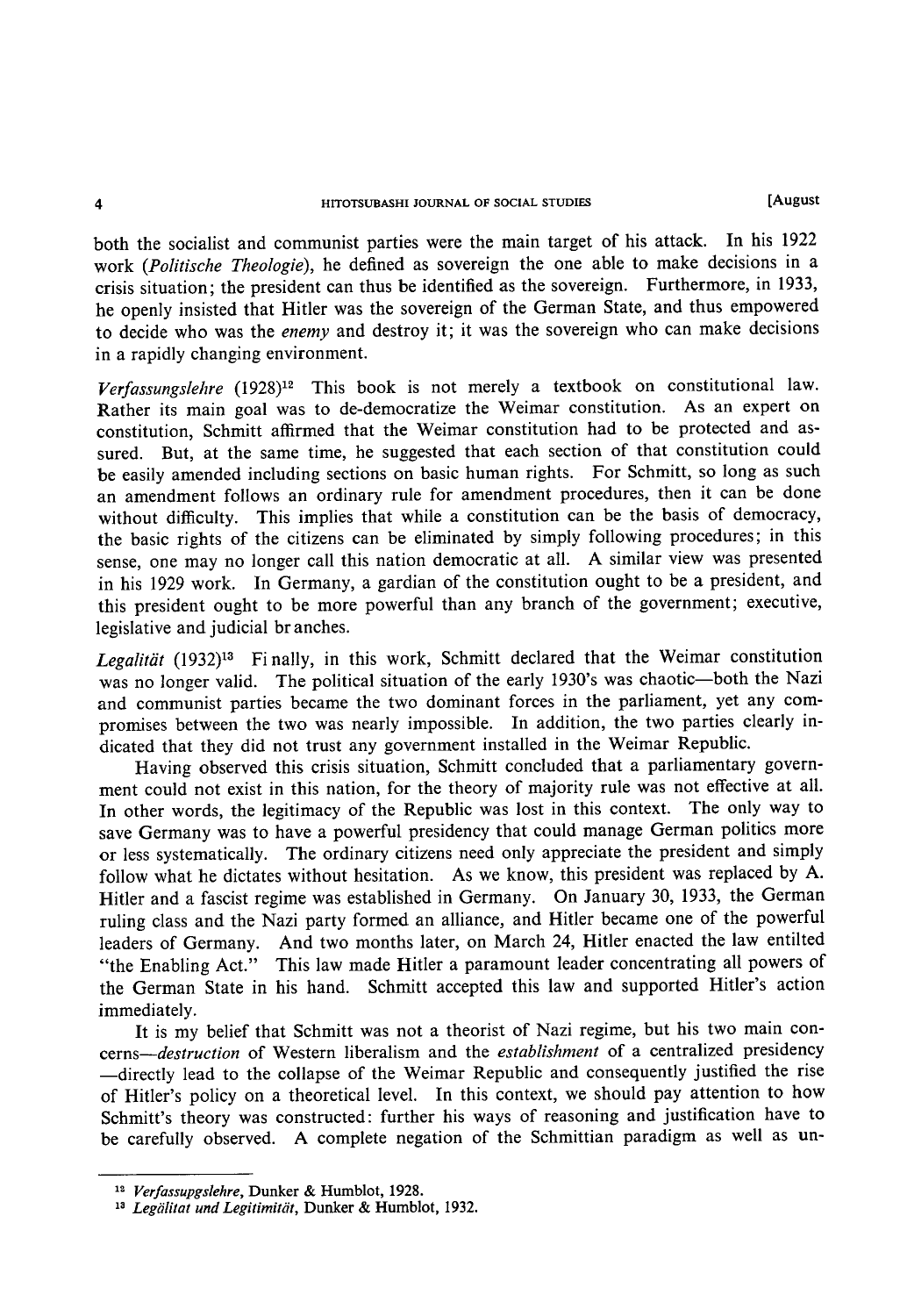### l 990] CARL SCHMrrT AND FASCISM

critical appreciation of his unique contribution have to be rejected. Even today, the Schmittian problématique still stands: how do we pursue both the establishment of democracy and the management of the crisis situation at the same time? Certainly, we could learn much from what the Schmittian paradigm teaches us theoretically and pragmatically.

## IV. Fascism in Japan -Schmitt and Japanese Application-

Unlike in Germany, there was no direct and immediate Schmittian impact on Japanese government nor politics. Instead, there was only a marginal impact on Japanese political scientists with regard to academic concern : First, the Japanese state centred on the Emperor system and ideas and systems of democracy were almost intangible-it was a powerful central government that could effectively control Japanese citizens without paying much attention to democratic procedures. While a national parliament was established in 1890, that parliament did not function as a strong arena of Japanese democratization, Japanese political scientists in the 1920s and 1930s were mainly engaged in a purely academic concern-the definition of politics. Since there was already a totalitarian government, it was impossible for them to discuss the nature of politics or criticize the Government on academic grounds. The Emperor was the sovereign of Japan; his status was so sacred that even academic criticism of Japanese politics was not allowed in Japanese universities. But Schmitt's ideas, such as the theory of enemy and friend, were borrowed and employed by Japanese professors when they discuss on abstract definitions of politics. And Schmitt's analysis of totalitarianism became popular, at least to some extent, in the late 1930s; Sahmitt's influence, however, remained marginal and there was no legitimization of the Japanese polity based on Western political tradition.

Then how do we understand Japanese fascism? Several characteristics can be identified. First, Japan's political modernization introduced in 1868 was essentially non-democratic: while various types of political systems and ideologies were considered by the Meiji elite, it was the authoritarian Prussian system that Japan decided to accept. The Japanese government intended to build a powerful state at the cost of democratic values and procedures. In other words, the state's rights over the citizens was emphasized, and it prevailed. In this sense, democratic forces and ideas were institutionalized in Japanese politics only marginally. Fascism could assert its influence and power easily due to the lack of democratic opposition. No Schmitt was needed in Japan, for there was no urgent necessity to *destroy* democracy in Japan.

Second, Japanese fascism was imbued with a patriarchial perspective. In domestic politics, the Emperor became the father of the innocent citizens (or subjects): but it was mainly the military elite which manipulated Japanese politics behind the Emperor system. This paternalistic view was extended outside Japan-Japan's invasion of Southeast Asia was justified as follows: many Asian nations were colonized by the European powers, and it was only Japan that could save Asia from this misery. Or Asian peoples were conquered by the white Europeans and the Japanese (the same race, non-white) could liberate the nonwhite Asians by expelling the Europeans from Asia. Once Japan liebrated Asian peoples, the Emperor would become the centre of Asia.